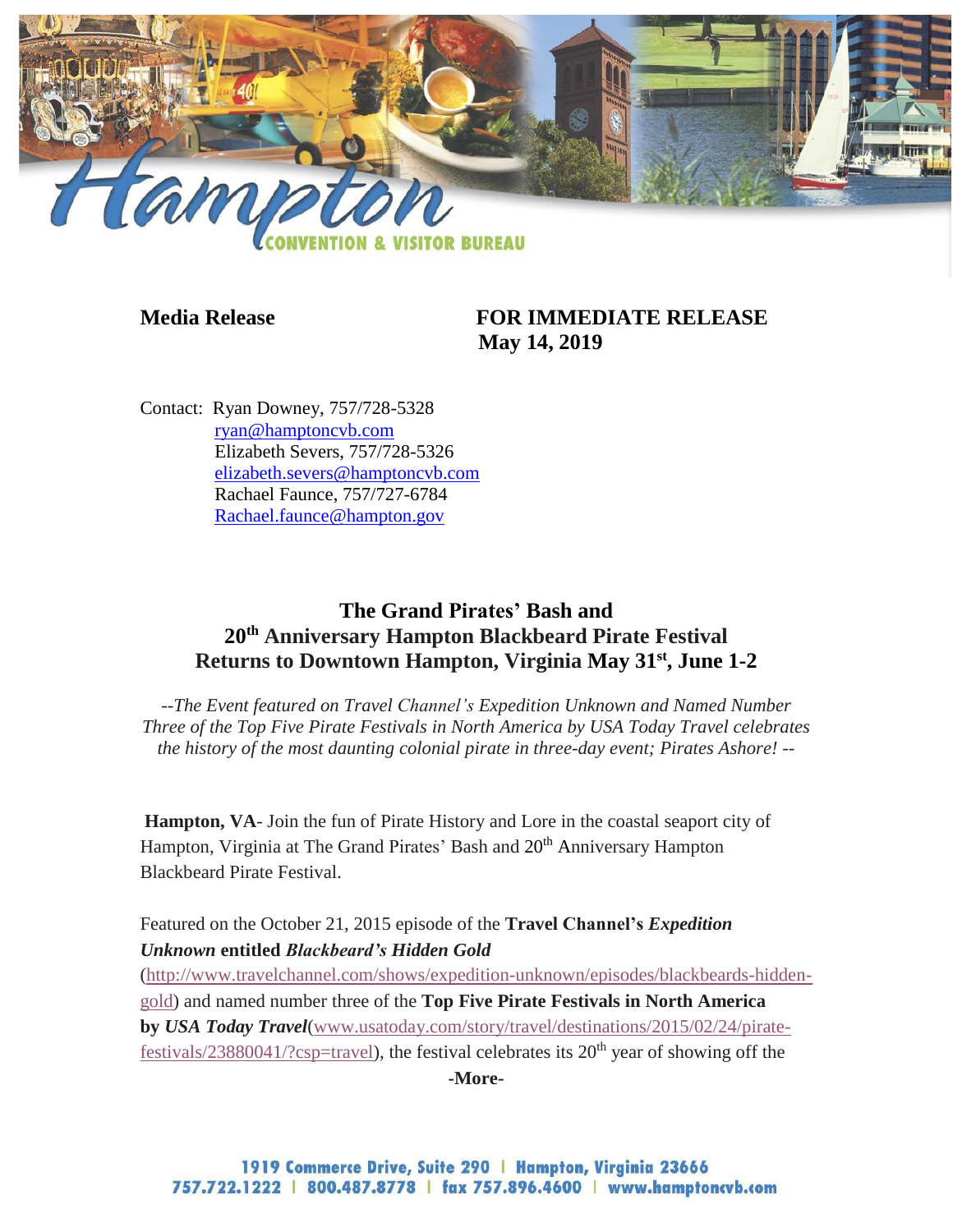history of the notorious Pirate Captain Blackbeard, Scourge of the Atlantic in 1718 and the trial of his crew by Virginia's Lieutenant Governor Spotswood.

During the latter part of the 1600's and early 1700's, pirates roamed the coastal waters of Virginia and North Carolina in search of ships laden with tobacco and other goods. The marauders terrorized waterways and unsuspecting cargo ships, capturing goods, sailors and ships. Captain Edward Teach, better known as Blackbeard the Pirate, was the most daunting of these menacing outlaws.

Blackbeard was finally captured and beheaded in a violent sea battle in Ocracoke, NC with Royal Navy Lieutenant Robert Maynard in 1718. His severed head was impaled upon a pole near the mouth of Hampton Creek, now known as Blackbeard's Point, to serve as an unyielding reminder that piracy would not be tolerated in Colonial Virginia.

Three-hundred and one years later, beginning June 1, roughly 50,000 seafaring attendees, as well as Blackbeard and his crew, will once again invade downtown Hampton during the 20<sup>th</sup> Anniversary Hampton Blackbeard Pirate Festival! Meet Blackbeard himself (personified by first-person interpreter Ben Cherry) and more than 300 other authentically-costumed pirate re-enactors as they run rampant on the streets of America's oldest continuous English-speaking settlement.

Start hobnobbing with the Pirates on Friday night, May 31 at **The Grand Pirate's Bash** at The Historic Post Office, 132 W. Queen Street from 7:30 p.m. until 10:30 p.m. in downtown Hampton.

The celebration, a re-creation of Blackbeard's Pirate Parley on Okracoke,Island, North Carolina in 1718, features a bounty of fabulous Island food presented by Vancosta's catering, and adult beverages. Dance and sing with the Pirates to live music: back by popular demand, we have "Rusty Cutlass" and "The Brigands". Tickets are \$35 in advance and \$40 at the door. Advance tickets can be purchased online at https://hampton.gov/register/parks. Check out Blackbeard Festival and Blackbeard's Crew, Inc., on Facebook and the Hampton City website.

#### **-More-**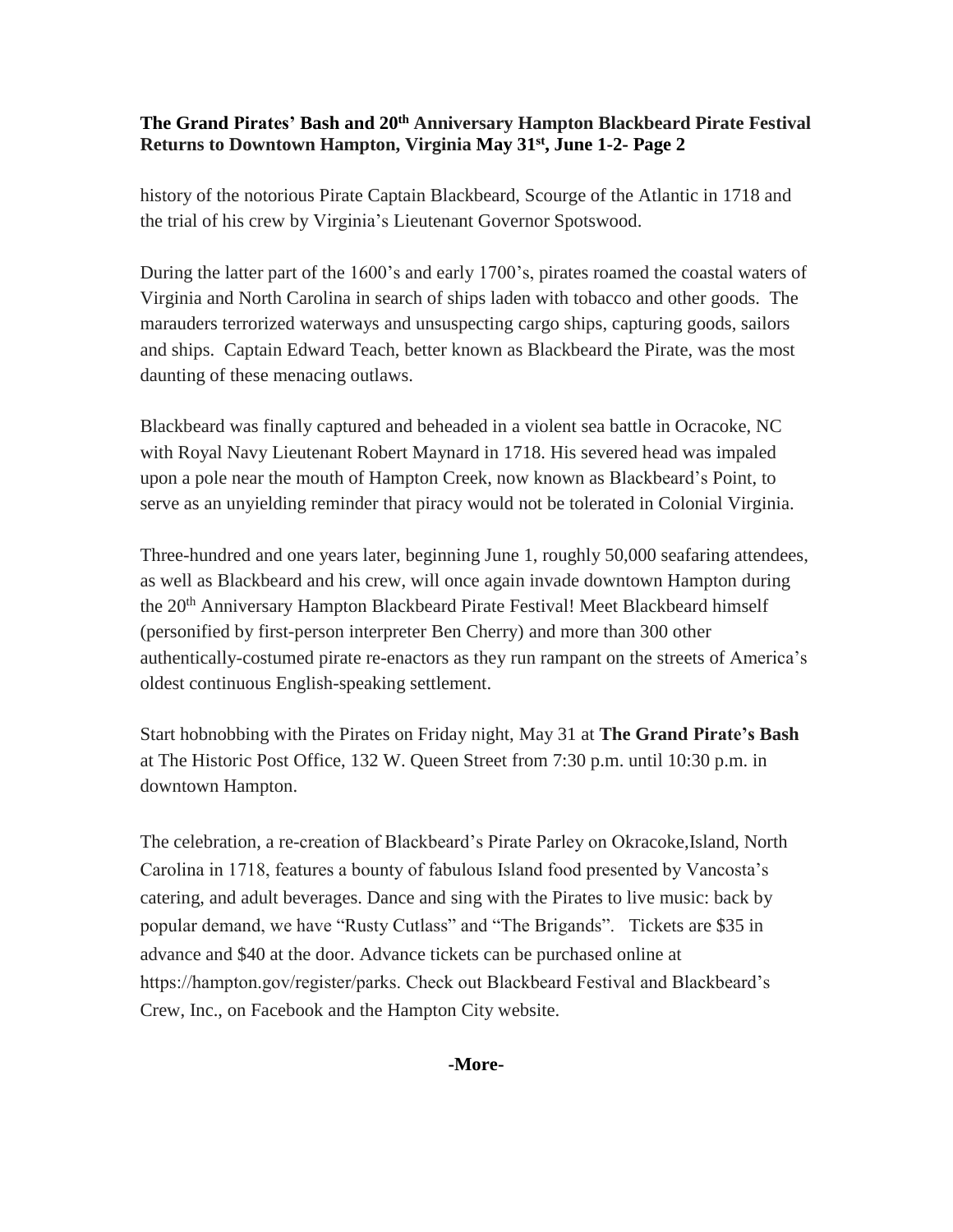On Saturday, June 1 & Sunday, June 2 continue your Pirate Experience free of charge on the Downtown Hampton Waterfront. Explore **Blackbeard's Pirate Encampment** in Mill Point Park with world class living history interpreters teaching the skills of the sailor of the 1700's. Guests may even have the opportunity to learn how to use a cutlass, load a cannon, or even sing a sea chantey at the Bunch of Grapes Tavern Stage.

#### **World Class Pirate Entertainment this year includes:**

The Rusty Cutlass The Brigands Chaste Treasure Clan MacCool Band Field Musick Virginia Fife and Drum Corps Fins and Seashells Pirates of Fortunes Folly The Natterjacks The Press Gang Captain Jack Sparrow and Elizabeth Swann Circus Siren Entertainment Mermaids Sword Circle-LLC Common Stock Entertainments

Gather your Pirate Swag and Fit yourself out at the  $17<sup>th</sup> \& 18<sup>th</sup>$  century Historical Merchants in the encampment selling Piratical Goods such as clothing, hats, shoes, jewelry, weapon reproductions and leather accessories. Even learn a thing or two from Colonial Craft Demonstrations.

At mid- day join in the **Pirates Procession** through town to the waterfront to witness mayhem on the Hampton River.

Watch through smoke and gunpowder as the Pirate Blackbeard's ship the *Adventure*, and Royal Navy Lt. Maynard's sloops the *Roger* and the *Jane* re-enact **Blackbeard's Last Battle**, a fight to the death between Lt. Maynard and Blackbeard himself.

#### **-More-**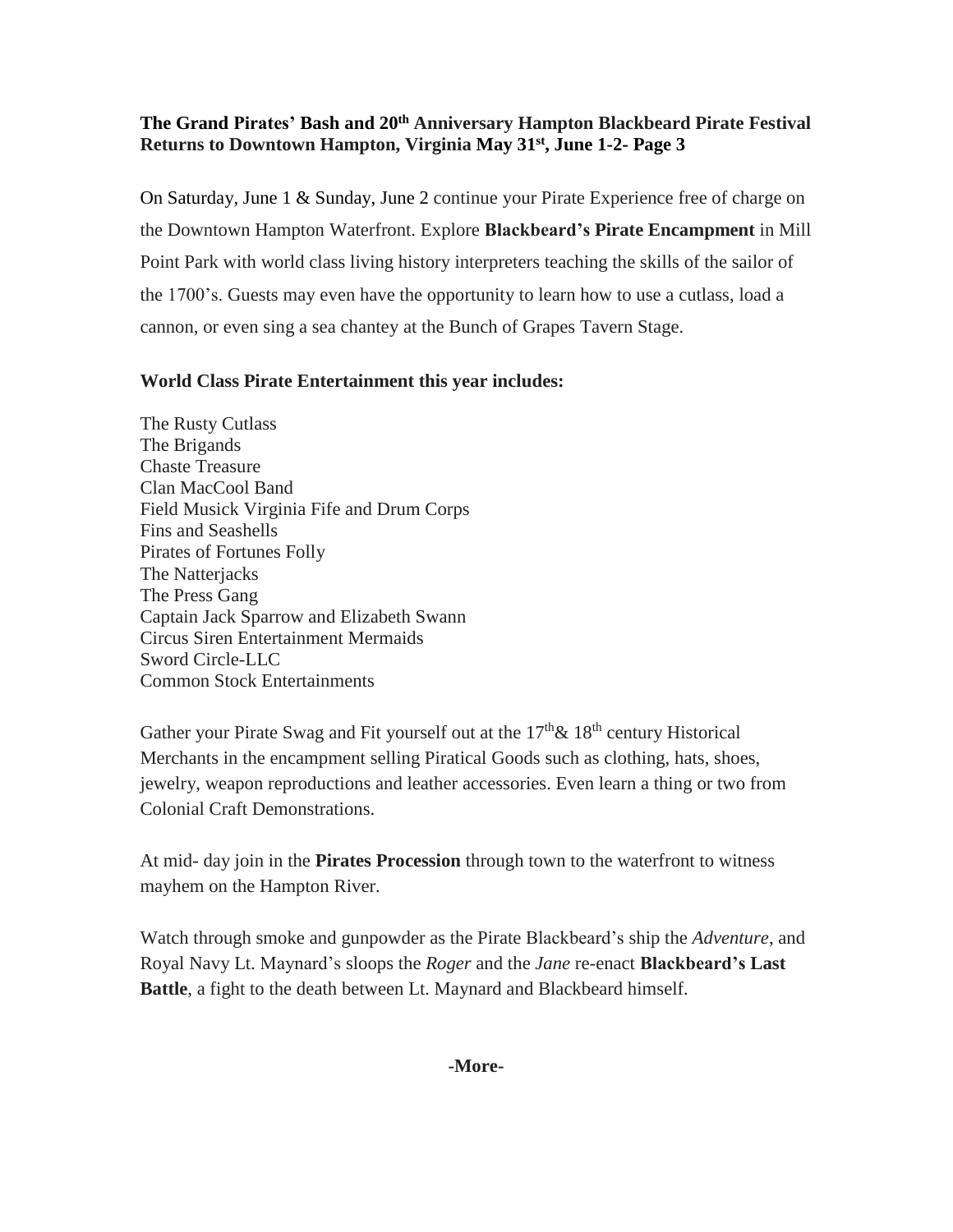The *Adventure* was Blackbeard's true flag ship so it's only fitting that the *Adventure* will be portrayed by Hampton's very own Pirate ship the *Adventure* ! The sailing vessel *Adventure* is owned and operated by Blackbeard's Crew, Inc. of Hampton and has become a semi-permanent fixture on the Hampton River with ongoing retrofitting and customization.

The *MEKA II* will stand in for the *Roger*. The *Meka II* is a 2/3 - scale replica of an 17th Century two-masted Pirate Brigantine and is armed with eight cannons. Her homeport is Beaufort, North Carolina where locals and tourists take pride in her ongoing efforts to preserve maritime heritage.

The *Jane* will be represented by the *Apostle* built by Thomas E. (Tom) Colvin in 1959 in Bayou La Batre, Alabama. Throughout her history, she made many excursions in the Caribbean and the Gulf of Mexico.

At the conclusion of the sea battle a **Dockside Reception** takes place where Blackbeard's severed head will be bestowed upon Virginia Lt. Governor Alexander Spotswood (1710-1722).

Follow the captive crew to join in the **Pirates' Trial** and the escape of William Howard, one of Blackbeard's fellow pirates with ties to Hampton and Ocracoke, and share in the booty from Blackbeard's treasure chest. Hampton's own version of Mardi Gras!

Then wander the streets of Downtown Hampton for Festival Food, Nautical Purchases and Pirate Games and take the young Buccaneers to meet up at **Little Scallywag's Lagoon** at Carousel Park along Settlers Landing Road for treasure hunting, rides, face painting, and more. Returning to entertain this year are Pirate of Fortune's Folly of Pennsylvania, Fins and Seashells Mermaids of Virginia, and more. For all-day fun, a wristband may be purchased for \$5.00

Then head down Queens Way to check out the Blackbeard stage, complete with daytime pirate entertainment. Don't forget about **The Downtown Hampton Block Party**, with musical guest Vinyl Headlights taking place Saturday evening from 7:00 p.m. – 11:00 p.m.

**-More-**